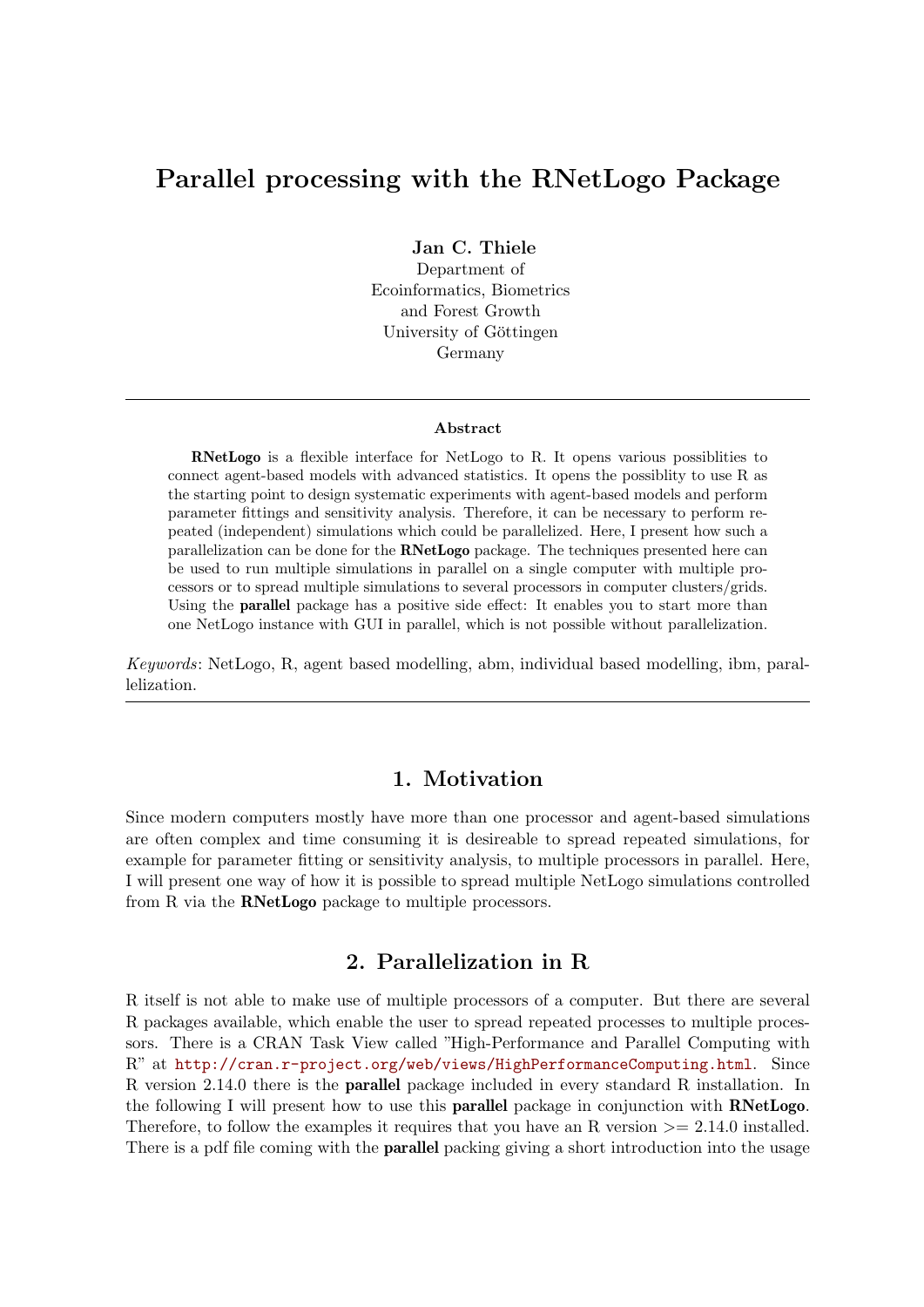#### 2 Parallel RNetLogo

of the package and the platform specific differences. You should always start by reading this document. A last note, before we start: The commands presented in the following have been tested on Windows and Linux operation systems only. If you have experiences with Mac OS please let me know.

### 3. Parallelize a simple process

The basic concept of the parallel package is to parallelize an apply (or lapply, sapply etc.) operation. This means that the process you want to parallelize has to be a process which is applied to an array, matrix, list, etc.

Let us start with a simple example without using **RNetLogo**. First, we define a simple function which calculates the square of an input number.

```
R> testfun1 <- function(x) {
+ return(x*x)
+ }
```
We can apply this simple function to a vector of values using sapply like this:

```
R > my.v1 \le -1:10R> print(my.v1)
 [1] 1 2 3 4 5 6 7 8 9 10
R > my.v1.quad \leftarrow sapply(my.v1, testfun1)
R> print(my.v1.quad)
 [1] 1 4 9 16 25 36 49 64 81 100
```
The result is a vector with the squared values of the input vector, i.e. the function was applied sequentially to each element of the input vector.

One way to use the **parallel** package is to run the parallel version of the **sapply** function which is called parSapply.

Before we can use this function, we have to make/register a cluster, as you know from the manual of the parallel package. Therefore, we could, for example, detect the number of cores of our local computer and start a local cluster with this number of processors, as shown here:

```
R> # load the parallel package
R> library(parallel)
R> # detect the number of cores available
R> processors <- detectCores()
```

```
R> # create a cluster
R> cl <- makeCluster(processors)
```
Then, we can run our simple function on this cluster. At the end, we should always stop the cluster.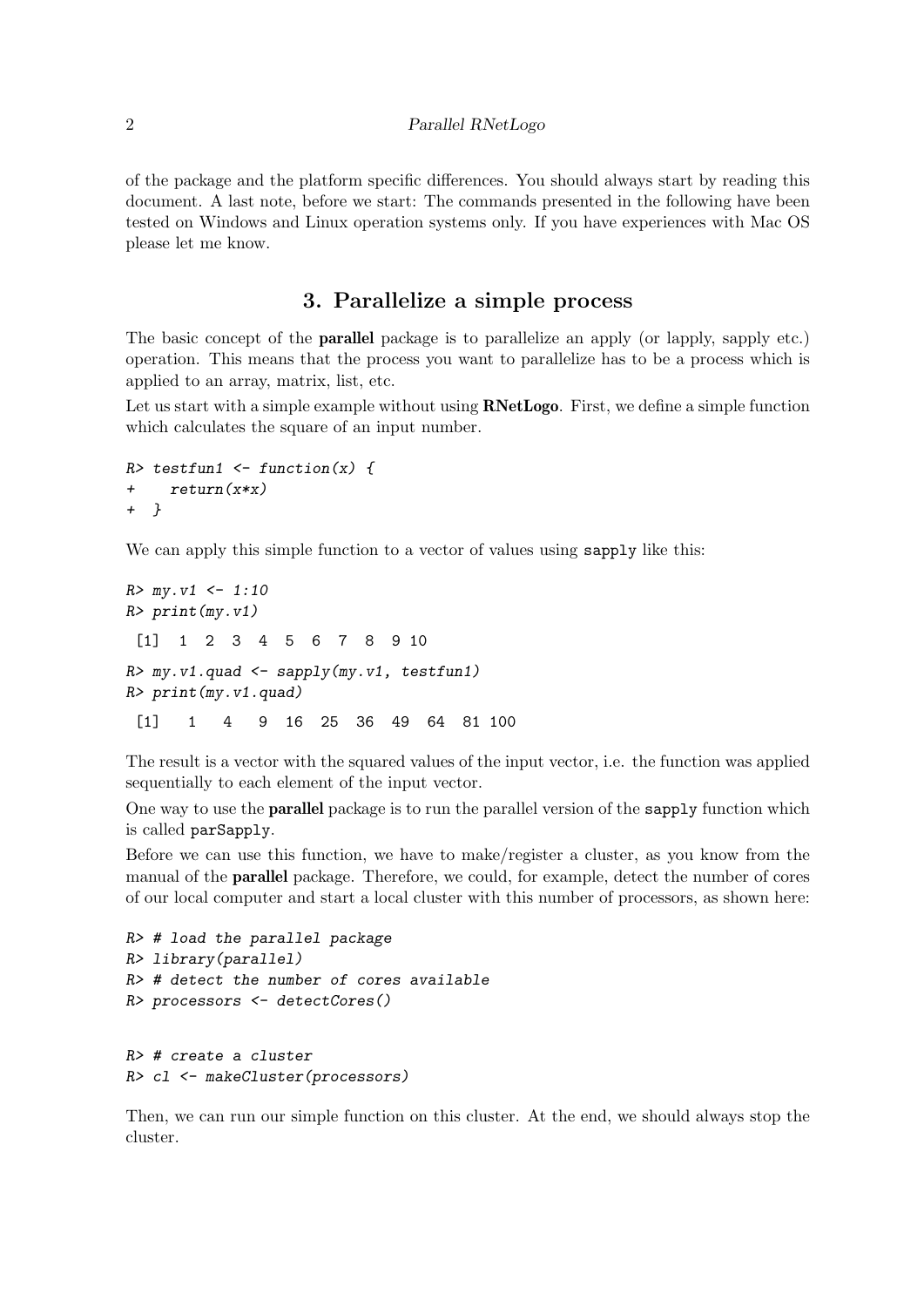```
R> # call parallel sapply
R> my.v1.quad.par <- parSapply(cl, my.v1, testfun1)
R> print(my.v1.quad.par)
 [1] 1 4 9 16 25 36 49 64 81 100
R> # stop cluster
R> stopCluster(cl)
```
### 4. Parallelize RNetLogo

As you know from the RNetLogo manual, it requires an initialization using the NLStart and (maybe) NLLoadModel function. To parallelize RNetLogo we need this initialization to be done for every processor, because they are independent from each other (which is a very important property, because, for example, random processes in parallel simulations should not beeing influenced by each other).

Therefore, it makes sence to put the initialization, the simulation, and the quiting process into separate functions. These functions can look like the following (if you want to test these, don't forget to adapt the paths appropriate):

```
R> # the initialization function
R> prepro <- function(dummy, gui, nl.path, model.path) {
+ library(RNetLogo)
+ NLStart(nl.path, gui=gui)
+ NLLoadModel(model.path)
+ }
R> # the simulation function
R> simfun \leq function(x) {
+ NLCommand("print ",x)
+ NLCommand("set density", x)
+ NLCommand("setup")
+ NLCommand("go")
+ NLCommand("print count turtles")
+ ret <- data.frame(x, NLReport("count turtles"))
+ names(ret) <- c("x","turtles")
+ return(ret)
+ }
R> # the quit function
R> postpro <- function(x) {
+ NLQuit()
+ }
```
#### 4.1. With Graphical User Interface (GUI)

Now, we have to start the cluster, run the initialization function in each processor, which will open as many NetLogo windows as we have processors.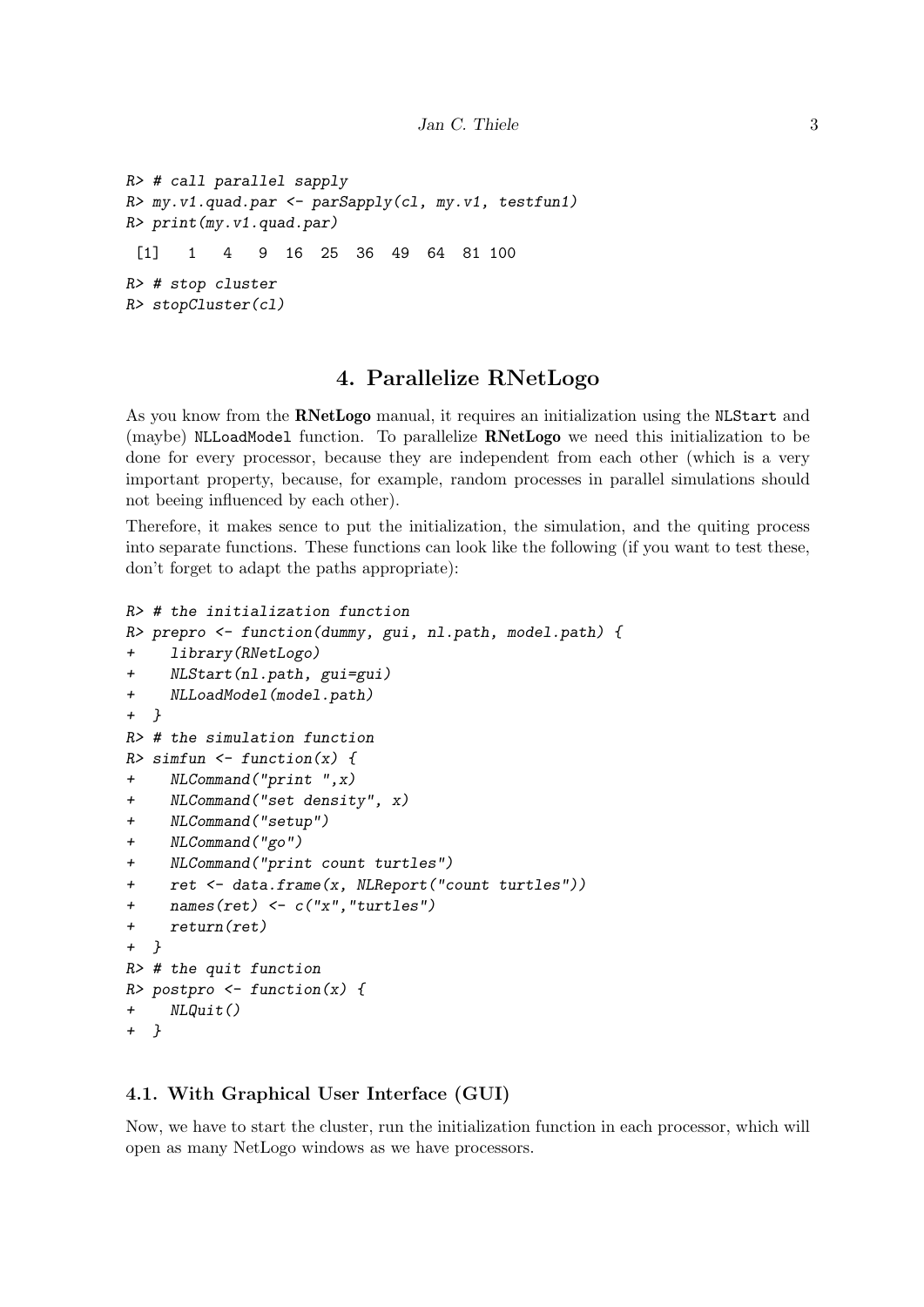Note, that this is also a nice way to run multiple NetLogo GUI instances in parallel, which is not possible within one R session without this parallelization.

```
R> # load the parallel package, if not already done
R> require(parallel)
R> # detect the number of cores available
R> processors <- detectCores()
R> # create cluster
R> cl <- makeCluster(processors)
R> # set variables for the start up process
R> # adapt path appropriate (or set an environment variable NETLOGO_PATH)
R > gui \leftarrow TRUER> nl.path <- Sys.getenv("NETLOGO_PATH", "C:/Program Files/NetLogo 5.3/app")
R> model.path <- "models/Sample Models/Earth Science/Fire.nlogo"
R> # load NetLogo in each processor/core
R> invisible(parLapply(cl, 1:processors, prepro, gui=gui,
+ nl.path=nl.path, model.path=model.path))
```
After the initialization is done in all processors, we can run the simulation. Here, we will use the Fire model from NetLogo's Model Library. We will vary the density value from 1 to 20, i.e. we will run 20 independent simulations each with a different density value.

```
R> # create a vector with 20 density values
R> density <- 1:20
R> print(density)
 [1] 1 2 3 4 5 6 7 8 9 10 11 12 13 14 15 16 17 18 19 20
R> # run a simulation for each density value
R> # by calling parallel sapply
R> result.par <- parSapply(cl, density, simfun)
R> print(data.frame(t(result.par)))
   x turtles
1 1 252
2 2 261
3 3 261
4 4 264
5 5 261
6 6 265
7 7 269
8 8 269
9 9 277
10 10 276
11 11 273
```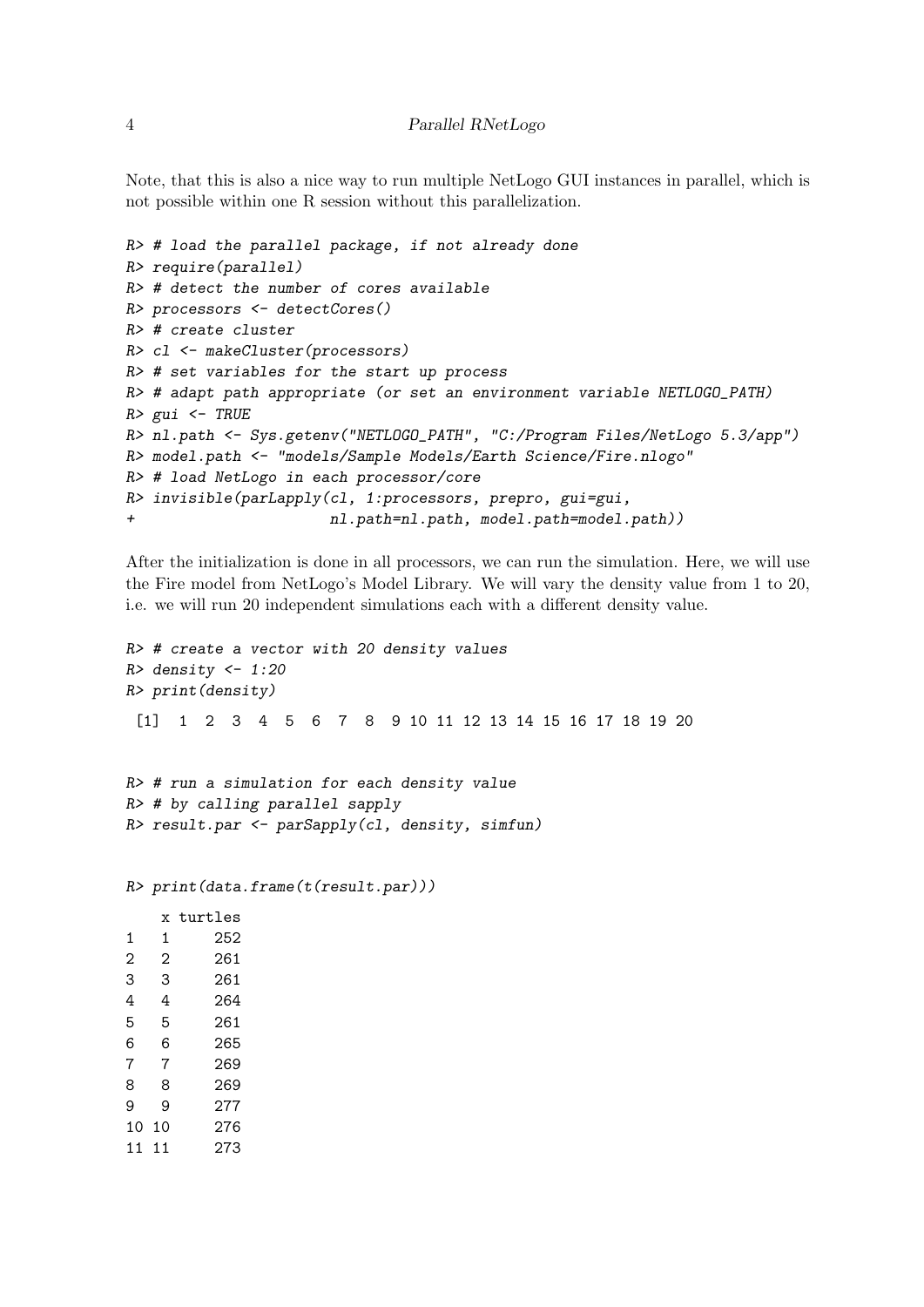| 12 12 | 284 |
|-------|-----|
| 13 13 | 279 |
| 14 14 | 289 |
| 15 15 | 282 |
| 16 16 | 289 |
| 17 17 | 302 |
| 18 18 | 296 |
| 19 19 | 300 |
| 20 20 | 294 |
|       |     |

At the end, we should stop all NetLogo instances and the cluster.

```
R> # Quit NetLogo in each processor/core
R> invisible(parLapply(cl, 1:processors, postpro))
R> # stop cluster
R> stopCluster(cl)
```
### 4.2. Headless

The same is possible with the headless mode, i.e. without the GUI. We just have to set the variable gui to FALSE.

It can look like this:

```
R> # run in headless mode
R> gui <- FALSE
R> # create cluster
R> cl <- makeCluster(processors)
R> # load NetLogo in each processor/core
R> invisible(parLapply(cl, 1:processors, prepro, gui=gui,
+ nl.path=nl.path, model.path=model.path))
R> # create a vector with 20 density values
R> density <- 1:20
R> print(density)
 [1] 1 2 3 4 5 6 7 8 9 10 11 12 13 14 15 16 17 18 19 20
R> # run a simulation for each density value
R> # by calling parallel sapply
R> result.par <- parSapply(cl, density, simfun)
R> print(data.frame(t(result.par)))
```